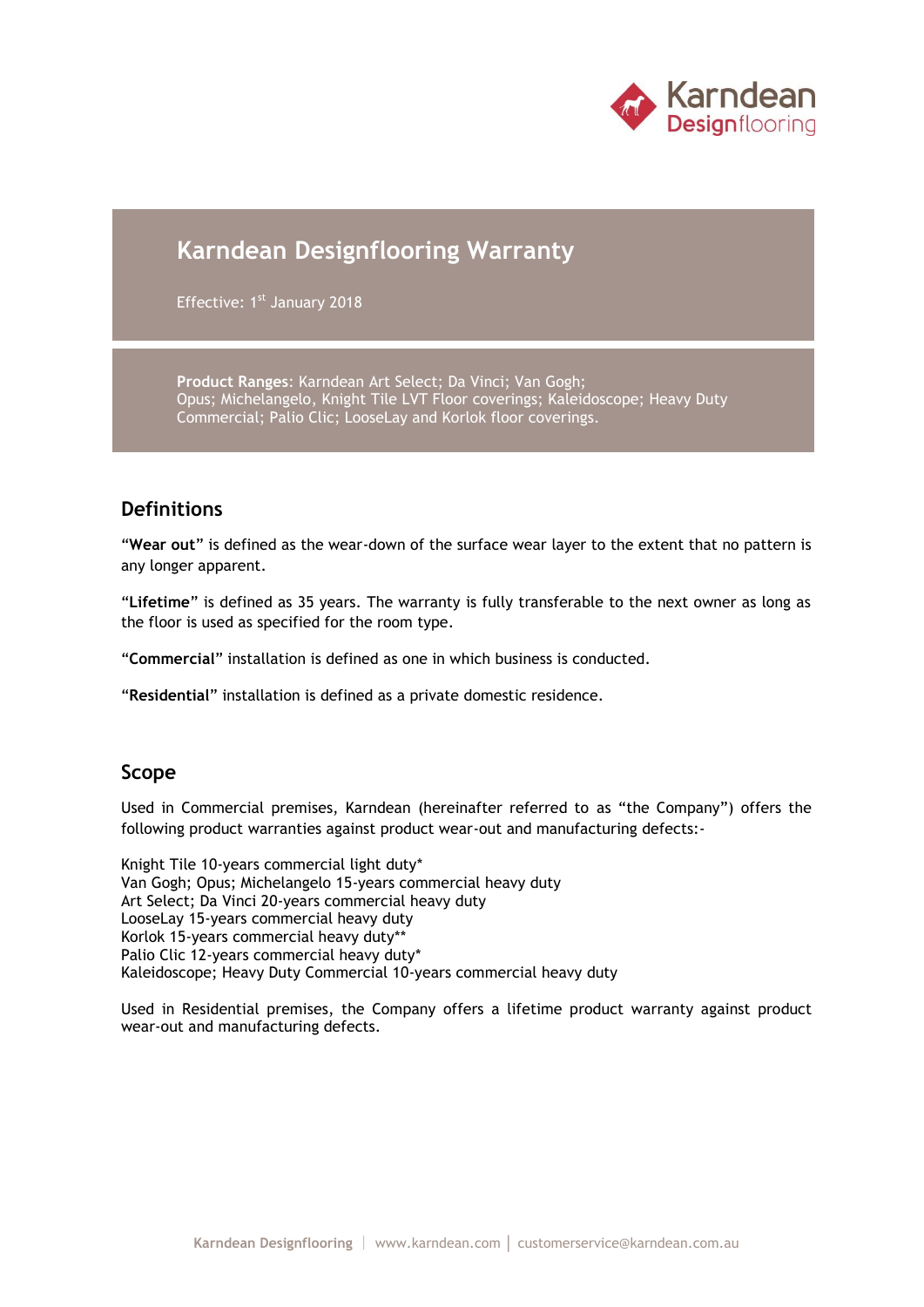

**Conditions** - The warranty is conditional on the following having been met:

- 1. The product has been installed to the AS/NZS Standard 1884 Floor coverings Resilient sheet & tile – Installation practices and the Company's instructions, both current at the time of installation.
- 2. The subfloor meets the building standard under AS/NZS 1884 current at the time of installation and the appropriate adhesives were used that were recommended for the application.
- 3. The product used has been correctly specified for the use of room or rooms in which it was installed.
- 4. Floor has been maintained in accordance with The Company's cleaning and maintenance instructions and suitable barrier matting has been provided to all external entrances to prevent the ingress of abrasive materials including grit. Protection (e.g. felt pads or castor cups) has been fixed to the feet of the furniture to prevent damage. The product has been subjected to normal wear and tear.
- 5. For products with a click mechanism, the minimum recommended expansion gap must have been allowed around all fixed items including walls and pipework. These floors must also be fully floated i.e. no items/fixtures/fittings should be permanently fixed either to or through the flooring. Under no circumstances should underlayment be permanently bonded to the subfloor. (Refer to the Company's installation instructions).

**Exclusions** - The following exclusions shall apply:

- 1. Defects caused by incorrect installation and/or incorrect subfloor preparation, including insufficient attention to subfloor dampness.
- 2. Any wilful or accidental damage (fire, flood, impacts, objects being dropped, dragged across the floor, etc.).
- 3. Any immediately obvious manufacturing defects should be notified to the Karndean within 6 (six) months of installation.
- 4. Damage to products because of poor maintenance, as well as any reduction in surface gloss and texture due to normal wear and tear.
- 5. Defects caused by poor or incorrect subfloor preparation, including where the residual moisture in the subfloor exceeds that permitted under Appendix 'A' of AS/NZS 1884.
- 6. Damage caused by stains, excessive heat, cuts, scratches/scuffs, and/or other misuse.
- 7. Damage caused by localized 'hot-spots/thermal blocks' when underfloor heating has been installed. Examples include damage caused by rubber-backed rugs or other items which do not allow heat to circulate freely.
- 8. Modifications, alterations or repair, other than by a professionally trained installer.
- 9. Damage caused by indentation and abrasion: e.g. unprotected castor wheels, furniture legs, high and spiked heels.
- 10.Damage or fading caused by external factors, including but not limited to exposure to the sun, mats, excessive temperature, water (including water leakage and subfloor water) heat and hydrostatic pressure.
- 11.For products with a click mechanism (Korlok, Palio Click etc) damage to the click mechanism or associated damage and when used in wet areas such as bathrooms, laundries etc that have a floor waste. *NB: These products may be used in bathrooms etc with a traditional shower stall fitted and no separate floor waste.*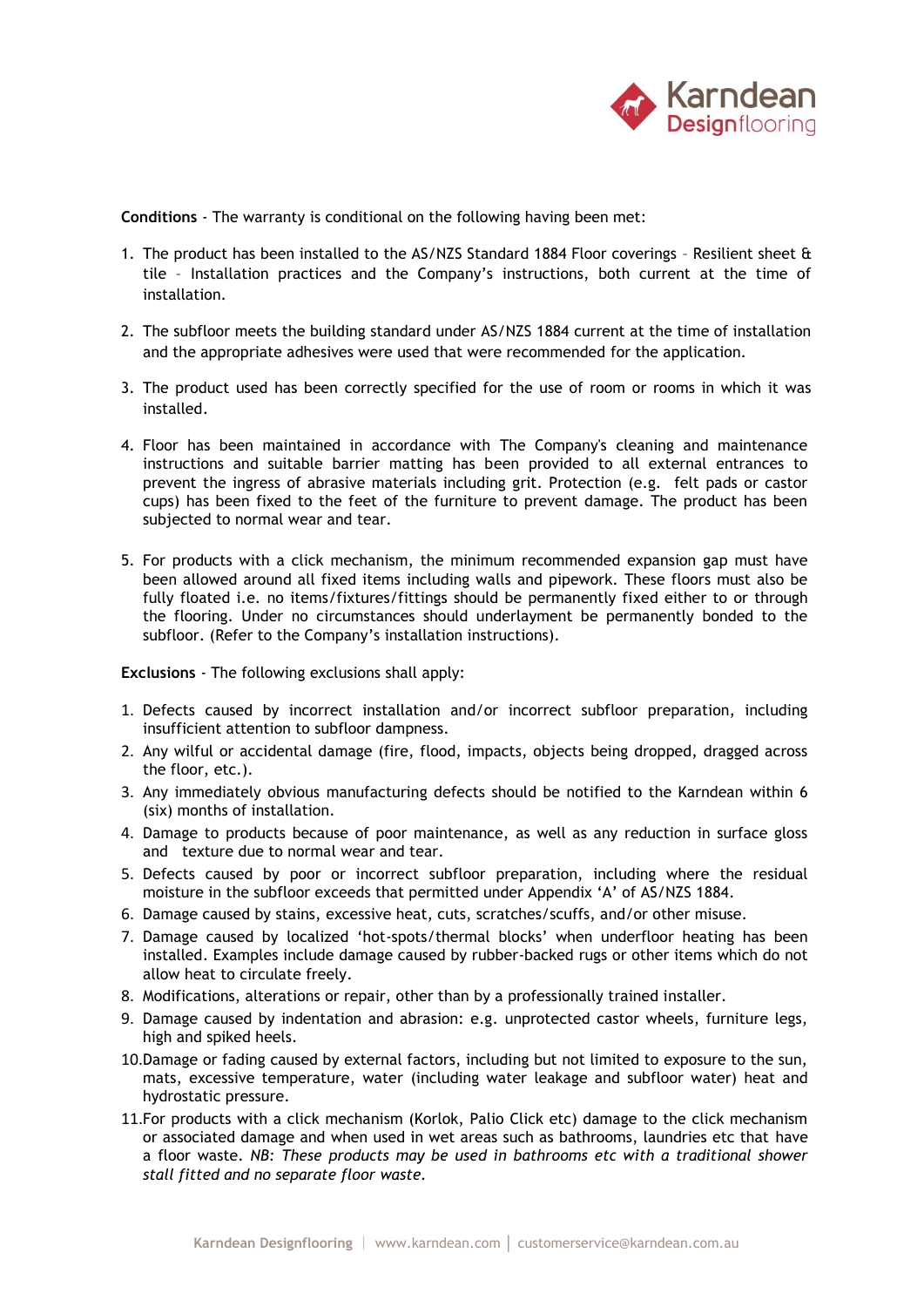

#### **Important information**

This warranty does not guarantee the product to be fit for a particular purpose or use. It is the responsibility of the user, or user's agent, to ensure that it is suitable for intended use.

Samples supplied prior to the installation of the floor may be from a different batch. Shading, colouration and texture may differ from the final material installed. For residential customers only, this warranty is transferable; should the purchaser move house, the warranty will remain with the floor purchased. i.e. the warranty belongs to the property, not the purchaser. If the warranty is transferred, the residual duration will transfer to the new owner.

## **Claims**

- 1. All claims must be submitted to the retailer from which you purchased the product. The retailer will liaise with The Company on your behalf. If the retailer is no longer in business, then you should make your claim directly to The Company in writing as soon as they become apparent.
- 2. The Company will require information regarding the claim, including a copy of the invoice, product detail, installation/subfloor information, photographs and a report of the defect. No samples shall be removed from the installation without prior agreement from The Company.
- 3. Once the claim is raised, The Company may choose to inspect the installation. If the product is found to be faulty, The Company will replace any defective material at no charge with the same or similar product (subject to availability).
- 4. If it is found to be necessary to replace a product which is no longer available, The Company reserves the right to replace it with a product of equal value and specification.
- 5. Warranty periods apply from the first date of purchase of the product. In the event of a successful claim, the balance of the original warranty will apply.
- 6. The Company shall not accept or be liable for any direct, indirect, special or consequential loss, expense cost, claim damages (including liquidated damages) arising from negligence or misuse or use other than for the intended purpose.

This warranty is in addition to and does not affect your statutory rights. Our goods come with guarantees that cannot be excluded under the Australian Consumer Law/NZ Consumer Guarantees Act 1993. You are entitled to a replacement or refund for a major failure and compensation for any other reasonably foreseeable loss or damage. You are also entitled to have the goods repaired or replaced if the goods fail to be of acceptable quality and the failure does not amount to a major failure.